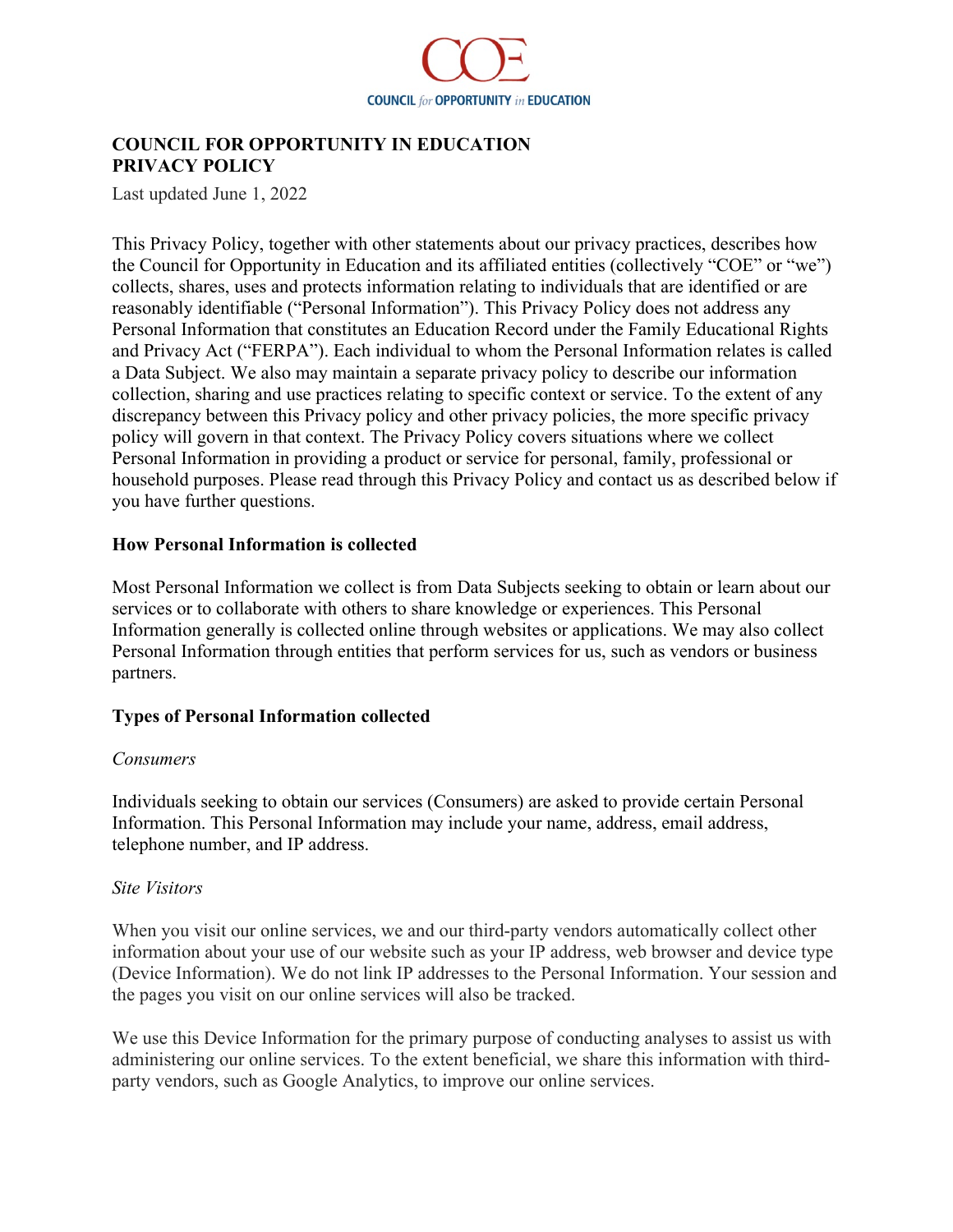# **Use and Sharing of Personal Information collected**

We use Personal Information collected by us or on our behalf to provide requested services, improve our business, to meet legal and regulatory requirements and as otherwise permitted under applicable law. We collect and process this Personal Information in order to provide you resources (Resources). If you do not provide this personal information, we may be unable to provide you with the Resources.

Personal Information We collect or collected on our behalf may be shared with other entities. Our use and sharing of Personal Information will be for a lawful basis, which may be with your consent (as described below), as part of providing you with the Resources, as part of our normal business operations (such as to improve our services or let you know about products or services that may be of interest to you), to meet our contractual obligations with service providers or business partners, or to meet legal or regulatory obligations. We do not sell or rent Personal Information.

The chart below describes the categories of Personal Information we may collect or share and the purpose for collecting or sharing such Personal Information.

| <b>Category of Personal</b><br><b>Information</b>                                                          | Do We<br><b>Collect</b> | <b>Sources of the</b><br><b>Personal</b><br><b>Information</b>    | <b>Commercial or Business Purpose</b>                                                                                                                                                                                                                                                                                                                                                                                                                                                                                                                  |
|------------------------------------------------------------------------------------------------------------|-------------------------|-------------------------------------------------------------------|--------------------------------------------------------------------------------------------------------------------------------------------------------------------------------------------------------------------------------------------------------------------------------------------------------------------------------------------------------------------------------------------------------------------------------------------------------------------------------------------------------------------------------------------------------|
| <b>Identifiers.</b> This may<br>include name, email<br>address, internet<br>protocol (IP) address,<br>etc. | Yes                     | You<br>Our Service<br>Providers or<br><b>Business</b><br>Partners | Provide the services you<br>request<br>Improving our services<br>$\bullet$<br>Inform you about our other<br>$\bullet$<br>products, services and offers<br>that may be of interest to you<br>Meet our contractual<br>$\bullet$<br>obligations with Service<br><b>Providers or Business Partners</b><br>Meet legal and regulatory<br>$\bullet$<br>requirements<br>Provide customer service<br>$\bullet$<br>Detecting and protecting<br>$\bullet$<br>against security events and<br>fraud<br>Auditing consumer interaction<br>$\bullet$<br>& transactions |
| <b>Customer Records (as</b><br>defined in Cal. Civ.                                                        | Yes                     | You                                                               | Provide the services you<br>٠<br>request                                                                                                                                                                                                                                                                                                                                                                                                                                                                                                               |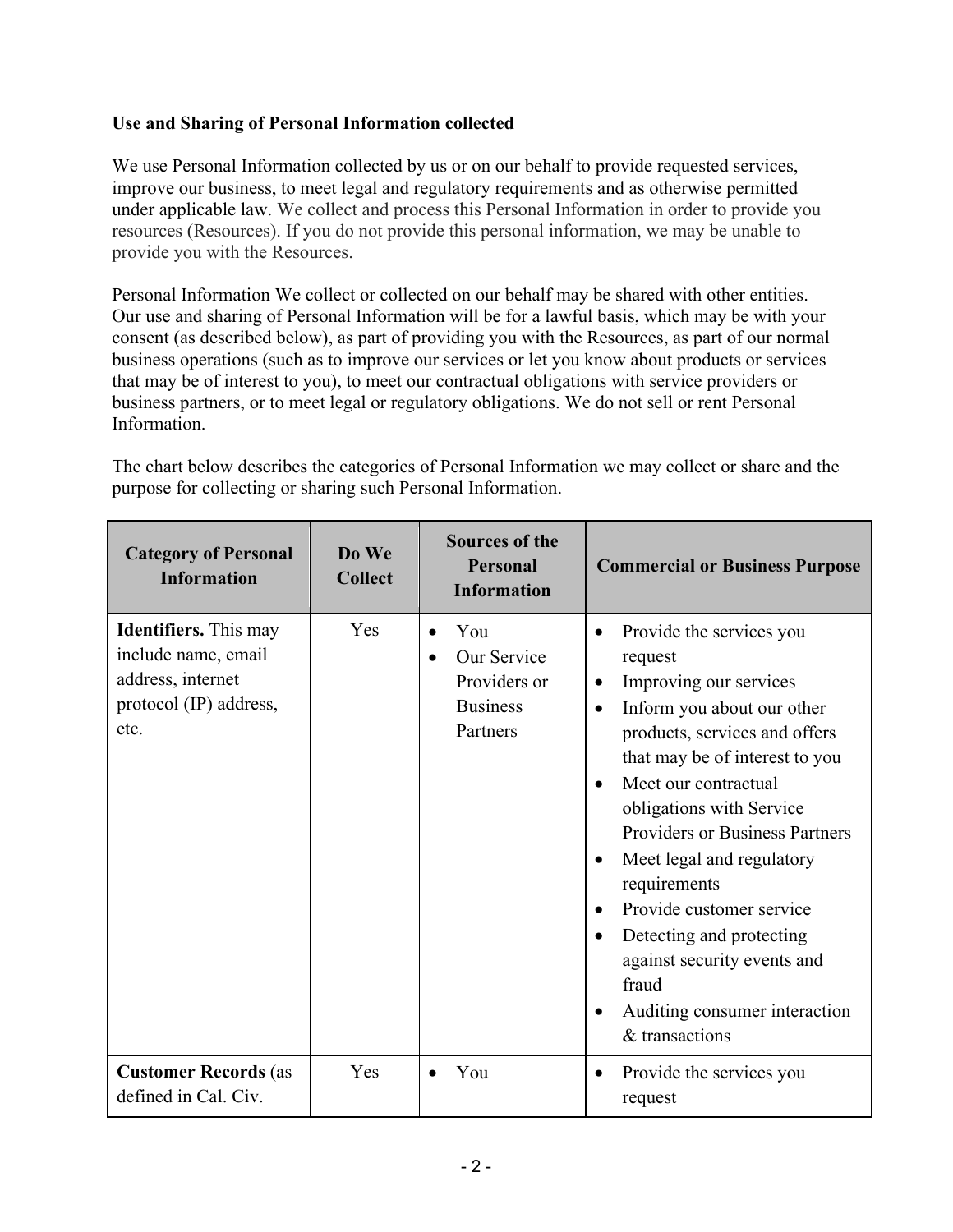| Code $§$ 1798.80(e)).<br>This may include a<br>phone number, physical<br>address, telephone<br>number, etc.                                                                                                                                                                                                                                                                                                                                                                                                                   |     | Our Service<br>Providers or<br><b>Business</b><br>Partners | Improving our services<br>Inform you about our other<br>$\bullet$<br>products, services and offers<br>that may be of interest to you<br>Meet our contractual<br>$\bullet$<br>obligations with Service<br>Providers or Business Partners<br>Meet legal and regulatory<br>٠<br>requirements<br>Provide customer service<br>Detecting and protecting<br>against security events and<br>fraud<br>Auditing consumer interaction<br>$\bullet$<br>& transactions |
|-------------------------------------------------------------------------------------------------------------------------------------------------------------------------------------------------------------------------------------------------------------------------------------------------------------------------------------------------------------------------------------------------------------------------------------------------------------------------------------------------------------------------------|-----|------------------------------------------------------------|-----------------------------------------------------------------------------------------------------------------------------------------------------------------------------------------------------------------------------------------------------------------------------------------------------------------------------------------------------------------------------------------------------------------------------------------------------------|
| Protected<br><b>Classification</b><br><b>Characteristics.</b> These<br>could include age, race,<br>color, ancestry, national<br>origin, citizenship,<br>religion or creed,<br>marital status, medical<br>condition, physical or<br>mental disability, sex<br>(including gender,<br>gender identity, gender<br>expression, pregnancy<br>or childbirth and related<br>medical conditions),<br>sexual orientation,<br>veteran or military<br>status, genetic<br>information (including<br>familial genetic<br>information), etc. | Yes | You                                                        | Demographic data voluntarily<br>٠<br>entered by authenticated<br>visitors of our site into their<br>user profile                                                                                                                                                                                                                                                                                                                                          |
| Commercial<br><b>Information.</b> This may<br>include products or                                                                                                                                                                                                                                                                                                                                                                                                                                                             | Yes | You                                                        | Provide the services you<br>$\bullet$<br>request                                                                                                                                                                                                                                                                                                                                                                                                          |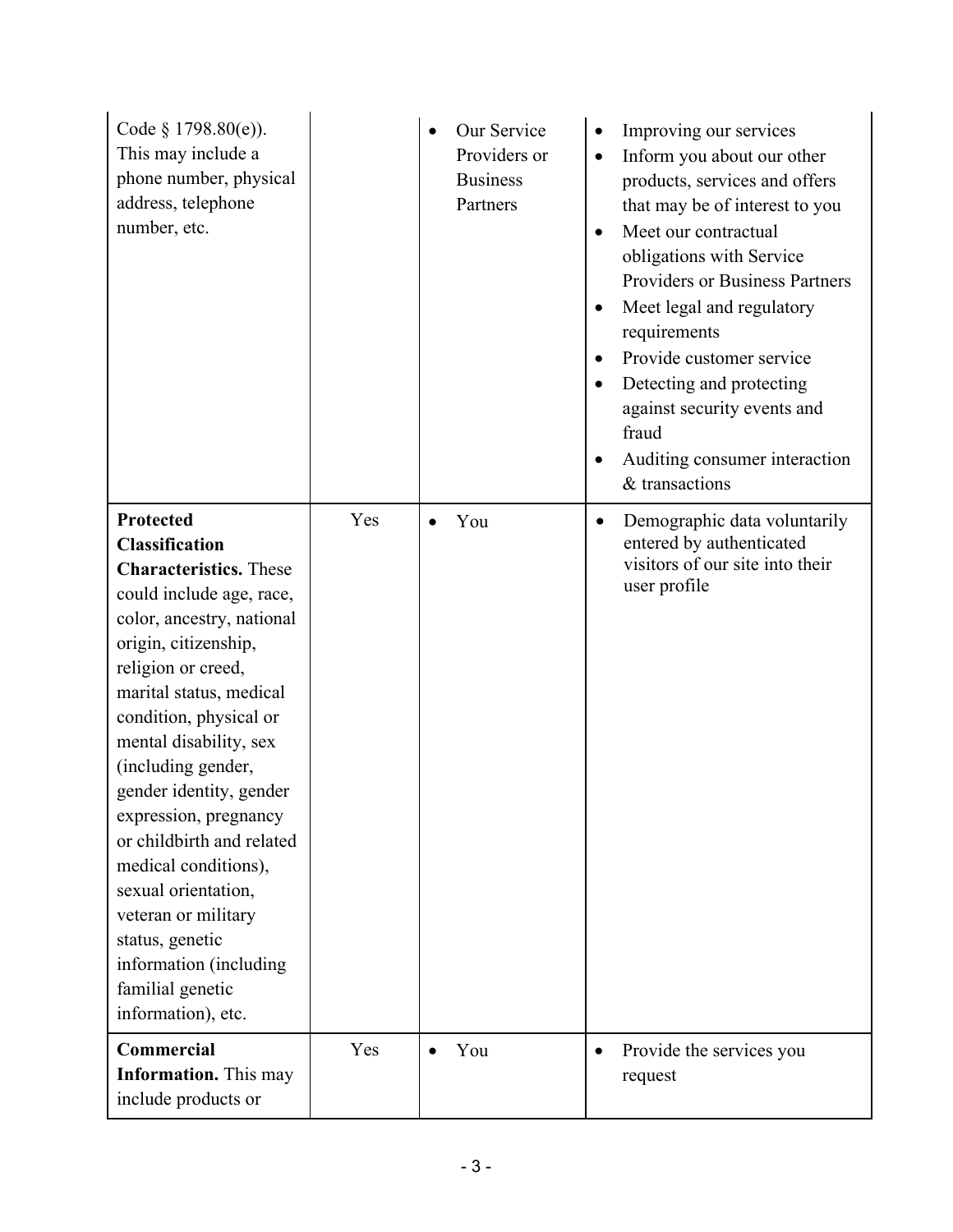| services purchased,<br>order information,<br>investment preferences,<br>etc.                                                                                    | Our Service<br>Providers or<br><b>Business</b><br>Partners | Improving our services<br>Inform you about our other<br>$\bullet$<br>products, services and offers<br>that may be of interest to you<br>Meet our contractual<br>$\bullet$<br>obligations with Service<br><b>Providers or Business Partners</b><br>Meet legal and regulatory<br>٠<br>requirements<br>Provide customer service<br>Detecting and protecting<br>against security events and<br>fraud<br>Auditing consumer interaction<br>& transactions |
|-----------------------------------------------------------------------------------------------------------------------------------------------------------------|------------------------------------------------------------|-----------------------------------------------------------------------------------------------------------------------------------------------------------------------------------------------------------------------------------------------------------------------------------------------------------------------------------------------------------------------------------------------------------------------------------------------------|
| <b>Internet/Network</b><br><b>Information</b> . This may<br>include username,<br>password, website<br>interaction, etc.                                         |                                                            |                                                                                                                                                                                                                                                                                                                                                                                                                                                     |
| <b>Geolocation Data. This</b><br>may include device-<br>shared location, and wi-<br>fi connection location,<br>personal location and<br>movements, etc.         |                                                            |                                                                                                                                                                                                                                                                                                                                                                                                                                                     |
| <b>Sensory Data. This</b><br>may include audio,<br>electronic, visual,<br>thermal, olfactory, or<br>similar information.                                        |                                                            |                                                                                                                                                                                                                                                                                                                                                                                                                                                     |
| <b>Professional or</b><br><b>Employment-related</b><br><b>Information.</b> This may<br>include current or past<br>job history or<br>performance<br>evaluations. |                                                            |                                                                                                                                                                                                                                                                                                                                                                                                                                                     |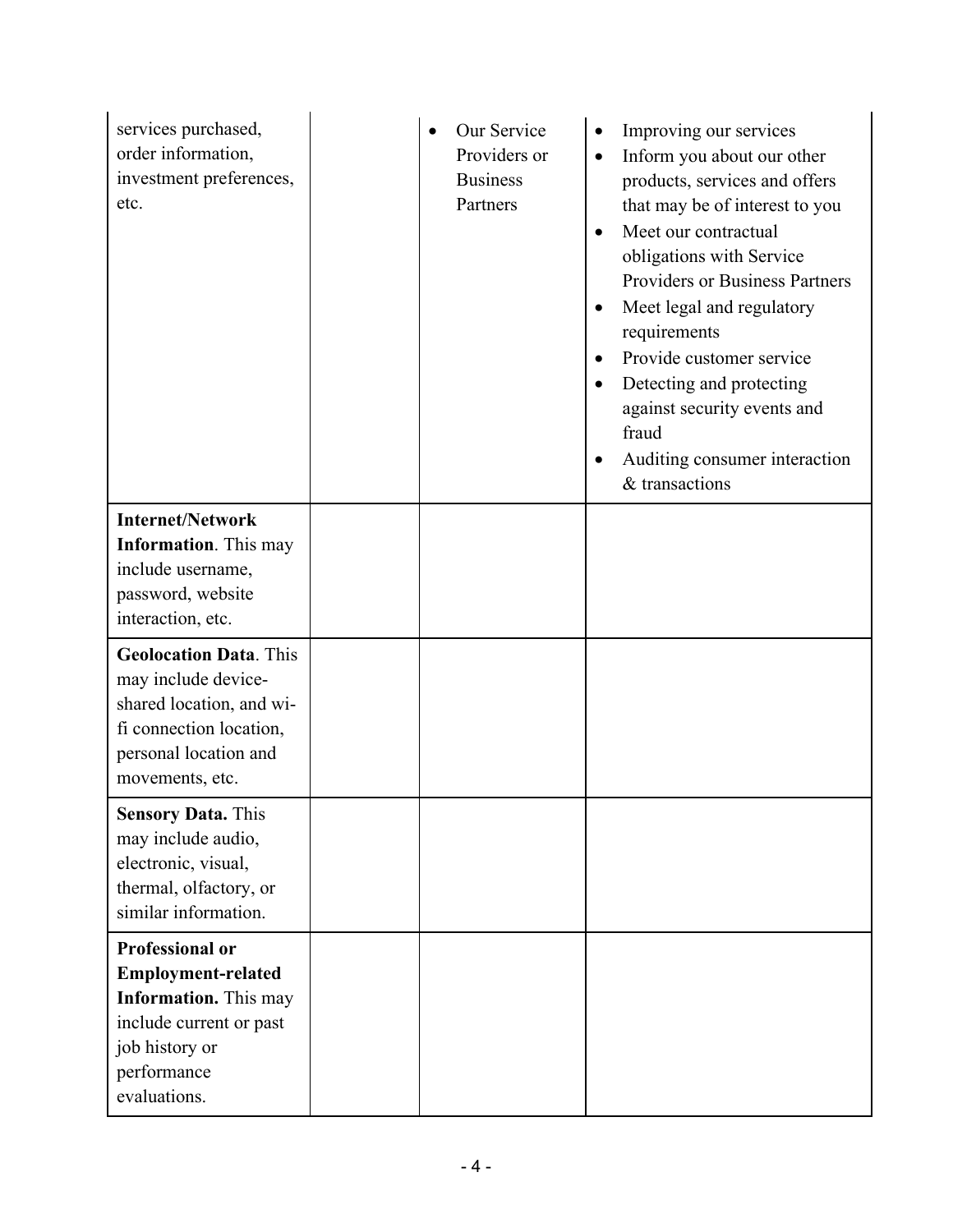| <b>Non-Public Education</b><br><b>Information.</b> This may<br>include education<br>records directly related<br>to a student maintained<br>by an educational<br>institution or party<br>acting on its behalf,<br>such as grades,<br>transcripts, class lists,<br>student schedules,<br>student identification<br>codes, student financial<br>information, or student<br>disciplinary records. | Yes | You<br>Our Service<br>Providers or<br><b>Business Partners</b> | Provide the services you<br>٠<br>request<br>Improving our services<br>Inform you about our other<br>$\bullet$<br>products, services and offers<br>that may be of interest to you<br>Meet our contractual<br>obligations with Service<br><b>Providers or Business Partners</b><br>Meet legal and regulatory<br>requirements<br>Provide customer service<br>Detecting and protecting<br>against security events and<br>fraud<br>Auditing consumer interaction<br>& transactions |
|-----------------------------------------------------------------------------------------------------------------------------------------------------------------------------------------------------------------------------------------------------------------------------------------------------------------------------------------------------------------------------------------------|-----|----------------------------------------------------------------|-------------------------------------------------------------------------------------------------------------------------------------------------------------------------------------------------------------------------------------------------------------------------------------------------------------------------------------------------------------------------------------------------------------------------------------------------------------------------------|
|-----------------------------------------------------------------------------------------------------------------------------------------------------------------------------------------------------------------------------------------------------------------------------------------------------------------------------------------------------------------------------------------------|-----|----------------------------------------------------------------|-------------------------------------------------------------------------------------------------------------------------------------------------------------------------------------------------------------------------------------------------------------------------------------------------------------------------------------------------------------------------------------------------------------------------------------------------------------------------------|

# **Cookies**

Cookies are small files that are stored on your computer. We use cookies to understand and save your preferences for future visits to our website and to offer you personalized information and products from our third-party business partners that may be of interest to you.

# **Children's privacy**

Our website is intended for use only by individuals planning their post-baccalaureate or postcollege education. Our website is not intended to be used by children under the age of 13. If you are under the age of 13, please do not use our online services.

### **European Economic Area (EEA) data subjects**

Our website is intended for use only by individuals located in the United States. Our website is not intended for individuals located outside the United States. If you are located outside the United States, please do not use our website.

### **Retention of your personal information**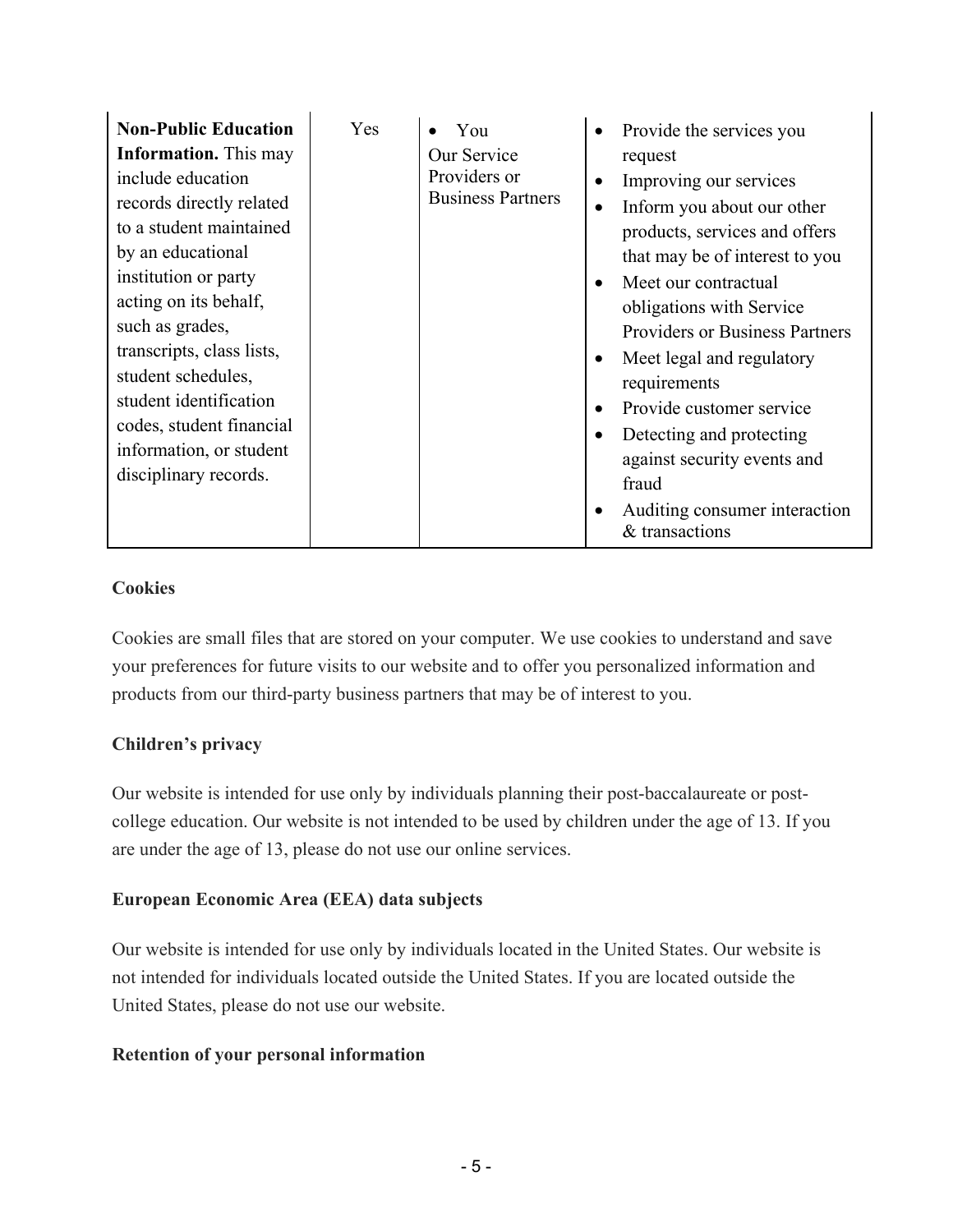We will retain your personal information for as long as is necessary to fulfill any of the uses and disclosures identified in this notice or to comply with applicable legal obligations.

### **Information protection**

We have implemented reasonable administrative, physical and technical safeguards to protect your personal information from unauthorized access, alteration, and disclosure.

# **Residents of certain US states (including California)**

Some US states provide additional privacy rights to individuals who are residents of the state.

California residents may have additional rights under the California Consumer Privacy Act (CCPA). For all individuals, including California residents, the sections above describe our Personal Information collection, sharing and use. Under CCPA, certain residents of California, in addition to other rights described in this Privacy Policy, have the following rights:

- To request that we disclose what personal information relating to you that we collect, share or sell.
- To request that we delete certain personal information relating to you that we maintain.
- To opt-out from the sale by a business of your personal information.
- To make such a request relating to these California rights, please send your request to Office of Information Technology c/o Council for Opportunity in Education, 1025 Vermont Avenue, N.W., Suite 400, Washington D.C. 20005, or call (202) 347-7430 We may need to obtain information about you or your specific request in order to verify and respond. If you have an authorized agent, that person also may submit requests relating to your California privacy rights. We will need to obtain verification of the agent's identity, their authority to act on your behalf, and verification that you are the individual about whom We possess the personal information requested.

A business may not discriminate against a California resident that exercises their privacy rights under state law.

### **Changes to this Privacy Policy**

We may revise this Privacy Policy based on changes to our business practices, the services we offer, changes in the law, or for other reasons. Please check back here periodically for any changes. We will indicate the effective/amendment date at the top of the Privacy Policy.

### **Contact us**

If you have questions about this notice, please contact:

Associate Vice President of Information Technology c/o Council for Opportunity in Education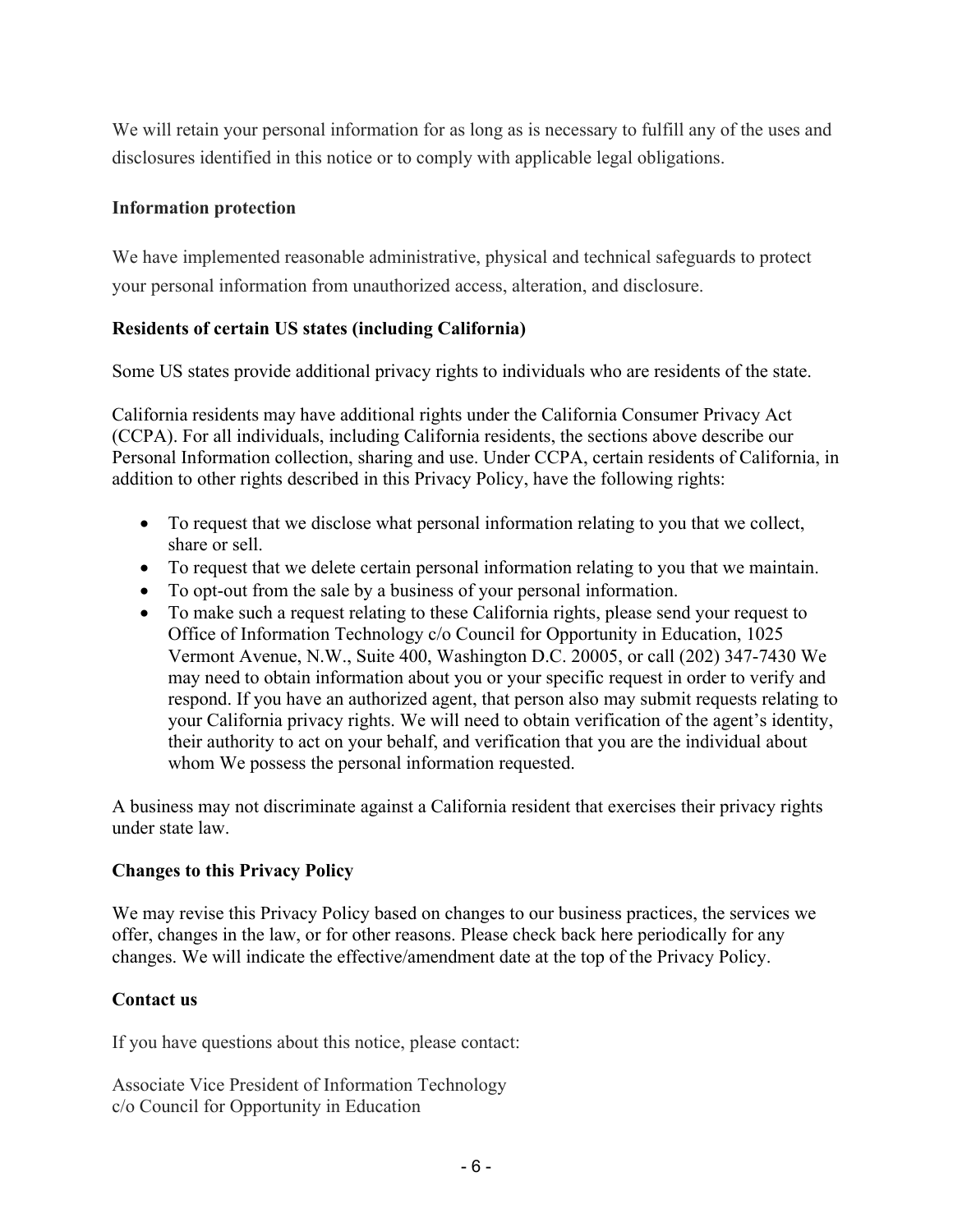1025 Vermont Avenue, N.W., Suite 400 Washington, D.C. 20005 Email at [webmaster@coenet.org](mailto:webmaster@coenet.org)

#### **Notice about cookies and similar technology**

This Cookie Notice is effective June 1, 2022.

When you access our online services, We, or service providers we hire to track how our online services are used, may place small data files called "cookies" on your browser or other access device. Cookies are pieces of data stored on your device and are assigned by a web server to the browser on your device. When you return to a site you have visited before, your browser gives this data back to the server.

A "session cookie" may be sent to your computer or other access device when you access our online services. This type of cookie recognizes you if you visit multiple pages on a site during the same session, so that you do not need to be prompted for your password on each page. Once you log out or close your browser, this cookie expires and no longer has any effect.

"Persistent" or longer-lasting cookies can be used for other purposes, such as to record user experience preferences when you use our online services and to inform you about products and services during and after you visit our online services, a process known as remarketing. These cookies do not expire once you log out or close your browser. You are free to decline our cookies if your browser permits, but doing so may interfere with your use of our online services.

We use service providers to perform remarketing on our behalf. In the remarketing process, a unique ad-serving cookie is placed on your browser that uses information about your browser and your activity on our online services to serve ads on places such as the Google content network. As a result, you may notice ads about our products and services elsewhere online when browsing. [Please click here for more information about remarketing or to opt out of the Google](https://urldefense.proofpoint.com/v2/url?u=http-3A__www.google.com_policies_technologies_ads_&d=CwMGaQ&c=2jpuOek3j4P5cpE4ozX__g&r=fkb92nOF3I9_x-uHub_mpNF8mvIdJ73wQ0pg4U1B0pk&m=etP2GZ5SNLrf2fKHqI46Ohv0le1Nh3F248lRsgE5snk&s=keRjvH7gT9s0rHCA19FJaU1v1WhlVZze5AI4JcE9PYw&e=)  [remarketing cookie.](https://urldefense.proofpoint.com/v2/url?u=http-3A__www.google.com_policies_technologies_ads_&d=CwMGaQ&c=2jpuOek3j4P5cpE4ozX__g&r=fkb92nOF3I9_x-uHub_mpNF8mvIdJ73wQ0pg4U1B0pk&m=etP2GZ5SNLrf2fKHqI46Ohv0le1Nh3F248lRsgE5snk&s=keRjvH7gT9s0rHCA19FJaU1v1WhlVZze5AI4JcE9PYw&e=) To learn more about this type of advertising in general, and to opt out of seeing interest-based advertisements on participating sites, visit the [Network Advertising](https://urldefense.proofpoint.com/v2/url?u=http-3A__www.networkadvertising.org_&d=CwMGaQ&c=2jpuOek3j4P5cpE4ozX__g&r=fkb92nOF3I9_x-uHub_mpNF8mvIdJ73wQ0pg4U1B0pk&m=etP2GZ5SNLrf2fKHqI46Ohv0le1Nh3F248lRsgE5snk&s=ftjGocclc-2PNCOe7yxkPGtjY7TSNFd6kxv7IYknDzI&e=)  [Initiative](https://urldefense.proofpoint.com/v2/url?u=http-3A__www.networkadvertising.org_&d=CwMGaQ&c=2jpuOek3j4P5cpE4ozX__g&r=fkb92nOF3I9_x-uHub_mpNF8mvIdJ73wQ0pg4U1B0pk&m=etP2GZ5SNLrf2fKHqI46Ohv0le1Nh3F248lRsgE5snk&s=ftjGocclc-2PNCOe7yxkPGtjY7TSNFd6kxv7IYknDzI&e=) home page. Please note that, even if you choose to remove your information, you will still see advertisements while you're browsing online. However, the advertisements you see may be less relevant to you and your interests.

You can control the use of certain cookies and similar technologies by:

- Opting out of targeted online advertising through advertising networks (please visit [http://www.aboutads.info/choices/,](http://www.aboutads.info/choices/)<http://optout.networkadvertising.org/?c=1#!/>or [h](http://www.youronlinechoices.com/) [ttp://www.youronlinechoices.com](http://www.youronlinechoices.com/) for more information);
- Setting or amending your web browser controls to accept or refuse cookies (please visit your browser's help menu for more information).